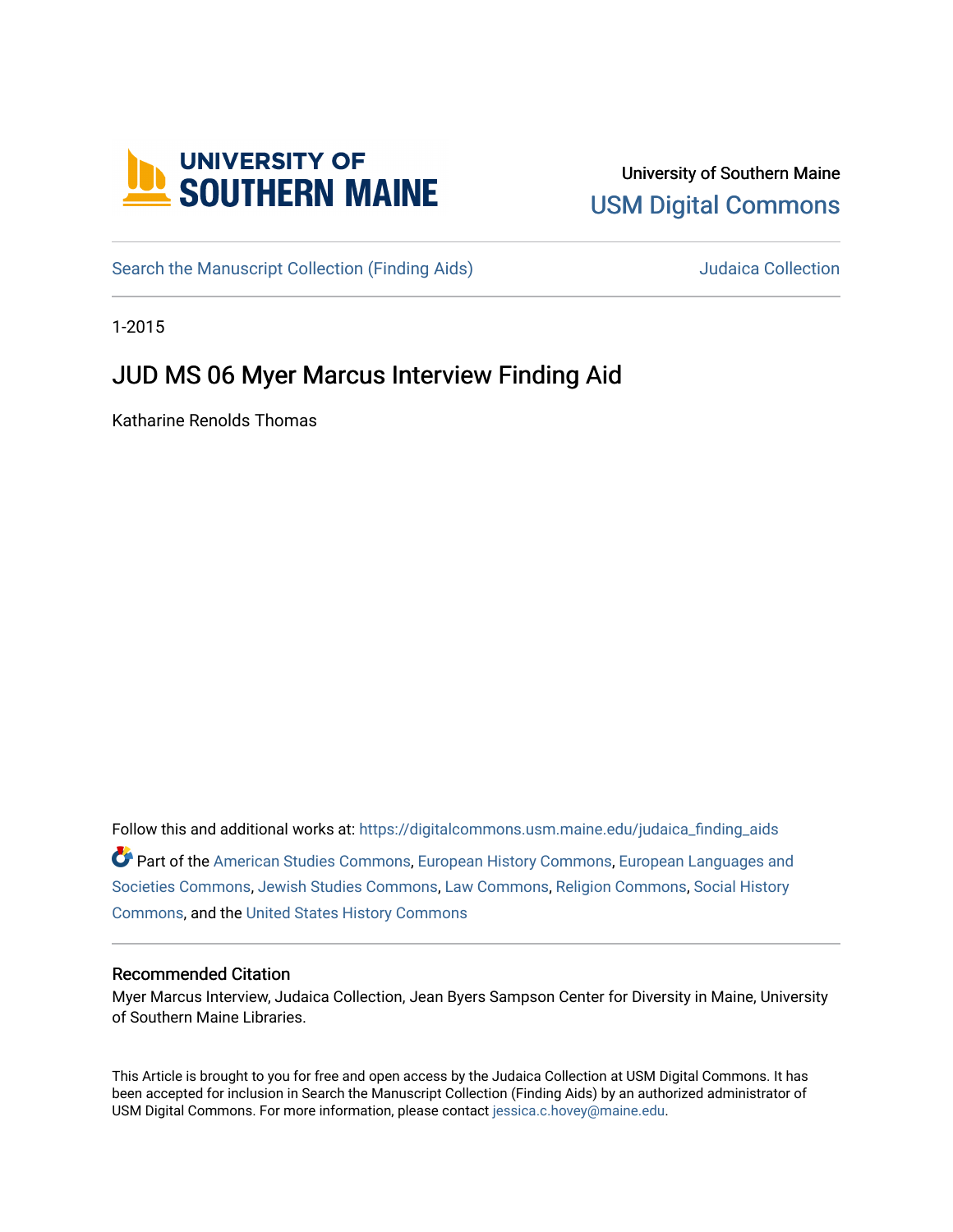

**PORTLAND • GORHAM • LEWISTON • ONLINE** 

### **UNIVERSITY OF SOUTHERN MAINE LIBRARIES SPECIAL COLLECTIONS**

#### **JEAN BYERS SAMPSON CENTER FOR DIVERSITY IN MAINE JUDAICA COLLECTION**

**Myer Marcus Interview JUD MS 6** 

> **Total Boxes: 1 Linear Feet: 0.25**

**By Katharine Renolds Thomas**

> **Portland, Maine January 2015**

**Copyright 2015 by the University of Southern Maine**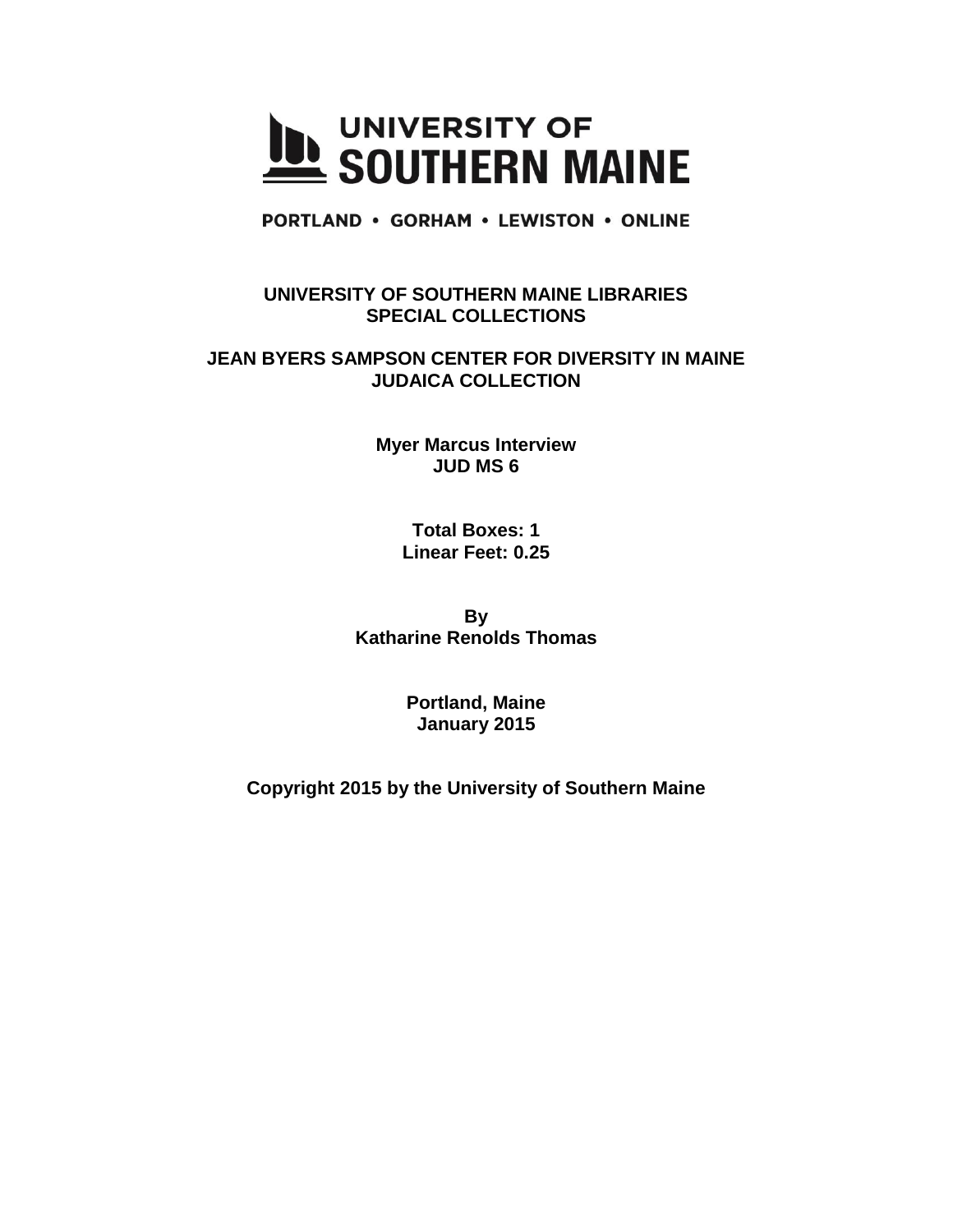### **Administrative Information**

Provenance: Penny Rich, whose Collection can be found in the Lesbian, Gay, Bisexual and Transgender Collection, donated the Myer Marcus Interview in April of 2013.

Ownership and Literary Rights: The Myer Marcus Interview is the physical property of the University of Southern Maine Libraries. Literary rights, including copyright, belong to the creator or his/her legal heirs and assigns. For further information, consult the Head of Special Collections.

Cite as: Myer Marcus Interview, Judaica Collection, Jean Byers Sampson Center for Diversity in Maine, University of Southern Maine Libraries.

Restrictions on Access: The Interview is open for research.

## **Biographical Sketch**:

Myer M. Marcus was born in Portland, Maine in 1914, the son of Russian-Jewish immigrants Saul Marcus, a Portland clothier, and his wife Bertha Marcus, nee Goldstein. As a boy he enjoyed spending his free time at the Portland Boys Club on Plum Street. He attended North School and Portland High School, then spent one year at the University of Virginia before transferring to Bowdoin College in Brunswick, Maine. Marcus earned his LL.B. in 1937 from Boston University School of Law, then returned to Portland to open the Marcus and Marcus law office on Exchange Street with his younger brother Harry. At the end of his career, Marcus worked for the Portland law firm of Marcus, Clegg, and Mistretta, P.A. He retired from practice in 2005, at the age of 91. Both he and his wife Frances were members of Portland's Temple Beth El.

### **Description of the Interview:**

The Myer Marcus Interview was conducted over the period of one week, between February  $1<sup>st</sup>$  and  $8<sup>th</sup>$  of 2001, ostensibly filmed at Marcus's Portland law office. It is recorded on three video cassette tapes and has a running time of approximately four hours and eighteen minutes. The United States District Court for the District of Maine solicited the Interview.

In the Interview, Marcus speaks briefly about his parents' immigration experience and his early boyhood and family life in Portland, Maine, including some anecdotes about life during the Great Depression. He describes the requirements for a law career in the first half of the twentieth-century and tells of establishing his own law firm in Portland after graduating from Boston University School of Law. Marcus goes on to speak of various cases in which he was involved and of various lawyers and clients with whom he worked, principally in the state of Maine.